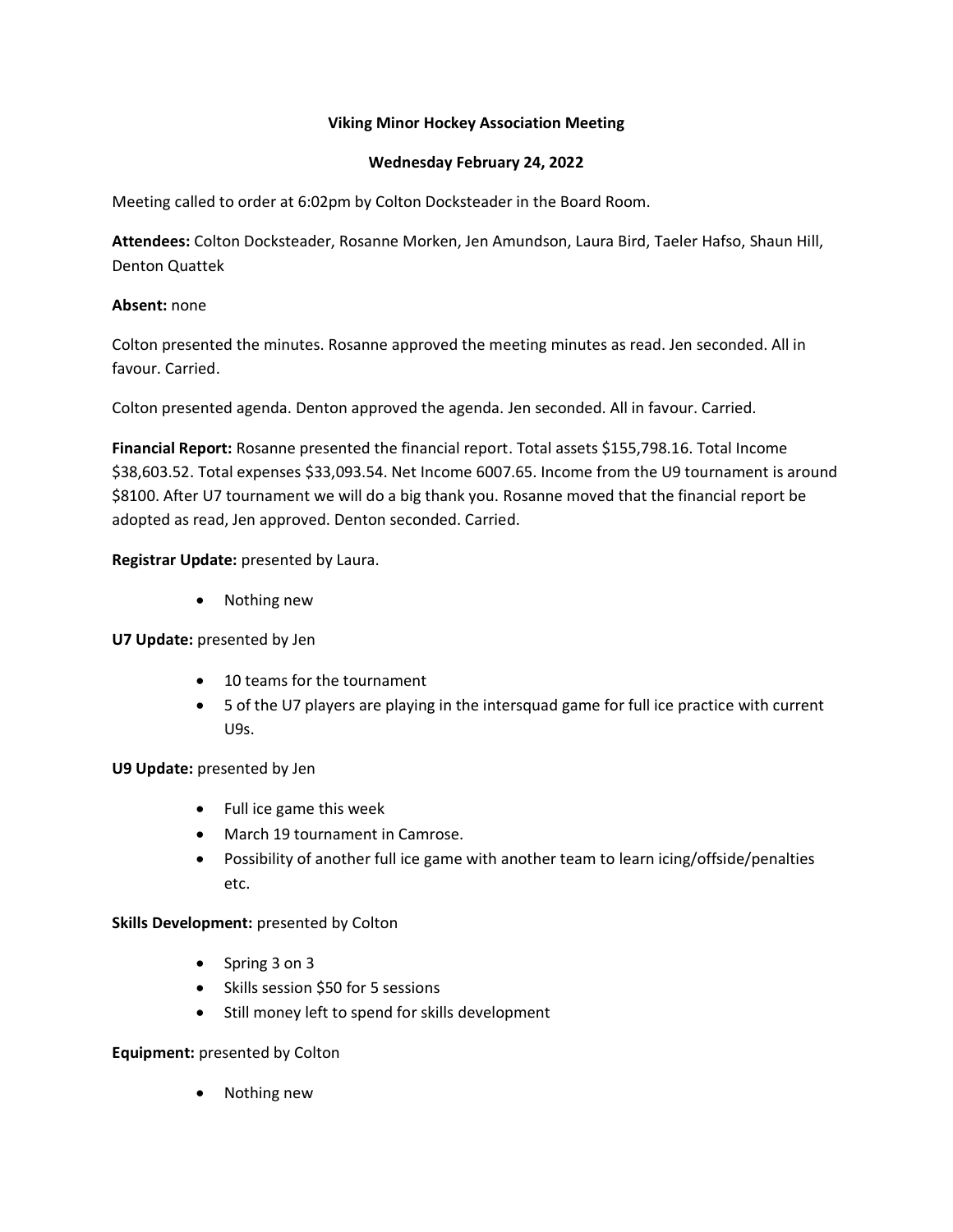# **Reffing Update:** presented by Colton

• Refs given schedule for U7 tournament

# **Advertising and Sponsorship:** presented by Colton

• Decals for boards arrived that were waiting on, putting on tonight. Board in lobby needs updating as well.

# **Casino and 50/50:** presented by Colton

• Our casino will be july 2-oct 1 (need 5 people). Will be at Red Deere casino, Shaun booking an advisor for this.

# **Good Sams:** presented by Colton

- Bartending will need 1 or 2 people that night (proserv)
- June 24 or 25, one meal. Waiting to hear more info and what other groups involved are doing for a meal.

# **Bretzky:** presented by Colton

- Received cheque for \$3000
- Hockey camp is Aug 1-4
- Young starz game on the Friday
- Bretzky tournament is Aug 4-7
- VMH needs to do a thank you video

## **RAMP Team App or Team Snap or WhatsApp?**

• Need RAMP for NAI. Maybe only need WhatsApp for U7. Is nice on ramp for kids to check in so coaches know how many are coming to practice.

## **Review Board Positions and duties next meeting**

• Positions need updating.

## **Affliliation in the future going forward, will kids play in their own age group?**

- U11-11 players
- U9-not enough-see what the dynamics are for next season for how many register.

## **AGM Next Season**

- April 13, 2022 at 7 pm
- Attendance is required to receive \$100 off for early registration